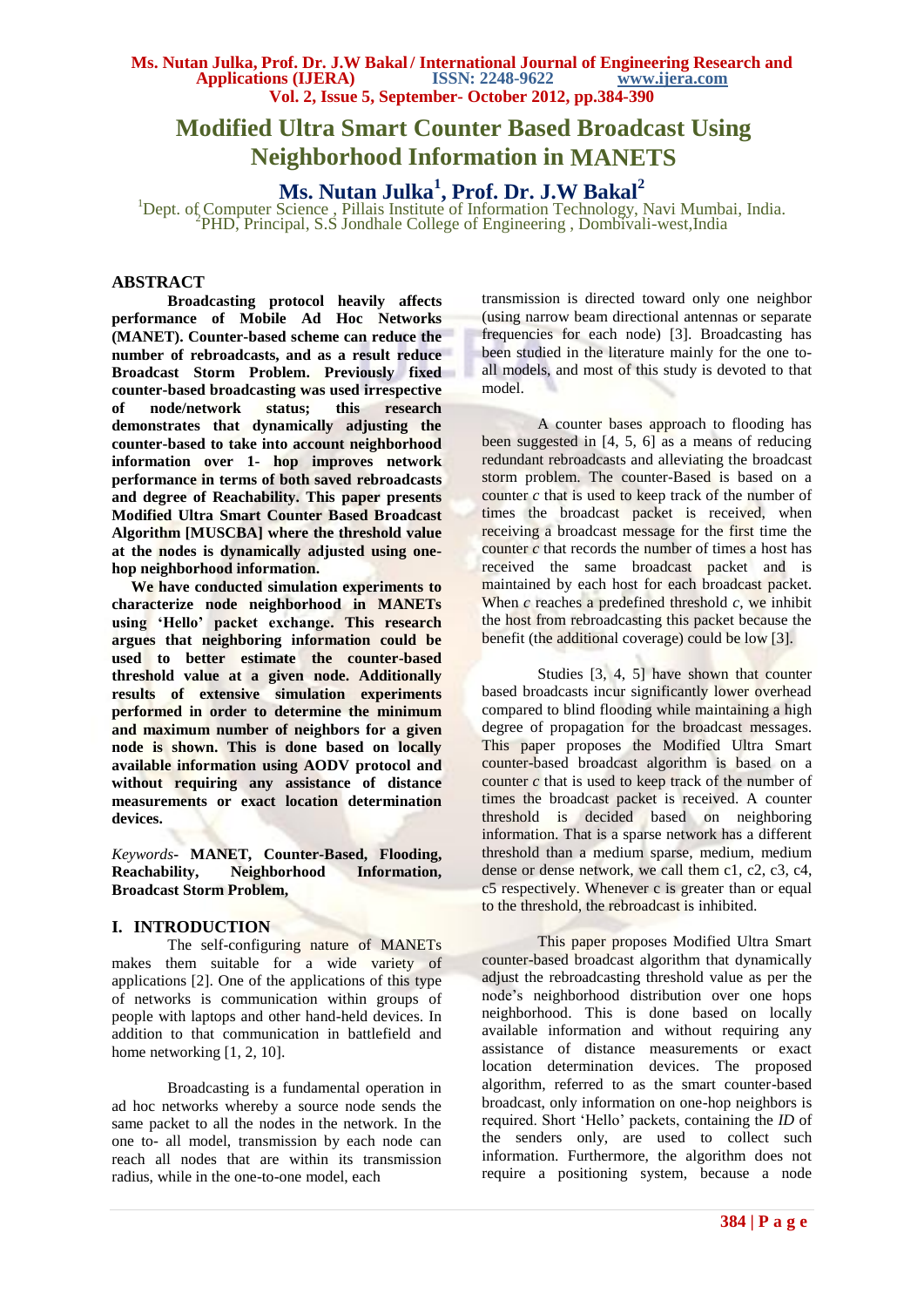compares the neighbor lists to deduce counter based threshold information. In the algorithm, the counter based threshold in nodes located in sparse regions is set lower than those located in dense regions. The rest of this paper is organized as follows: In Section 2, we introduce the related work of broadcasting in MANETs. In Section 3, we describe our Modified Ultra smart counter based approach. In Section 4, we evaluate our approach and present the simulation results. Section 5, concludes the paper and offers suggestions for future work*.*

# **II. RELATED WORK**

One of the earliest broadcast mechanisms is flooding, where every node in the network retransmits a message to its neighbors upon receiving it for the first time. Although flooding is very simple and easy to implement, it can be very costly and may lead to a serious problem, often known as the broadcast storm problem [4, 5, 6, 8] that is characterized by high redundant packet retransmissions, network contention and collision. Ni et. al. [4, 5, 6] have studied the flooding protocol analytically and experimentally. Their obtained results have indicated that rebroadcasts could provide at most 61% additional coverage and only 41% additional coverage on average over that already covered by previous transmissions. Therefore, rebroadcasts are very costly and should be used with caution [4, 5].

 Williams and Camp [3] have classified the broadcast protocols into flooding, probability-based, counter-based, distance-based, location-based and neighbor knowledge schemes. Similarly, neighbor knowledge schemes can be divided into selecting forwarding neighbors and clustering-based. In counter-based scheme inhibits the rebroadcast if the packet has already been received for more than a given number of times. In the probabilistic scheme [7, 9], when receiving a broadcast packet for the first time, a node rebroadcasts the packet with a probability  $p$ ; when  $p=1$ , this scheme reduces to blind flooding. In the distance-based scheme a node rebroadcasts the packet only if the distance between the sender and the receiver is larger than a given threshold. In the location-based scheme, a node rebroadcasts a packet only when the additional coverage due to the new emission is larger than a certain bound. In the selecting forwarding neighbors a broadcasting node selects some of its 1-hop neighbors as rebroadcasting nodes. Finally, the cluster structure is a simple backbone infrastructure whereby the network is partitioned into a group of clusters. Each cluster has one cluster head that dominates all other members in the cluster. A node is called a gateway if it lies within the transmission range of two or more cluster heads.

Gateway nodes are generally used for routing between clusters. The rebroadcast is performed by

cluster heads and gateways. However, the overhead of cluster formation and maintenance cannot be ignored [3, 11].

The counter-based scheme is a simple way of controlling message floods. Counter-based broadcast was first proposed in [4, 5, 6] as a fixed Counter-based broadcast. It has a counter *c* that records the number of times a host has received the same broadcast packet and is maintained by each host for each broadcast packet. When *c* reaches a predefined threshold *c*, we inhibit the host from rebroadcasting this packet because the benefit (the additional coverage) could below. After that an adaptive Counter-based scheme was proposed in [4, 5 ,6] as it extended the fixed threshold C into a function  $C(n)$ , where n is the number of neighbors of the host under consideration. Thus, each host will use a threshold  $C(n)$  depending on its current value of n to determine whether to rebroadcast or not. To this point the function  $C(n)$  is undefined yet [8].

 A straightforward method for gathering neighborhood information at a given node involves the periodic exchange of 'Hello' packets between neighbors to construct a 1-hop neighbor list at the nodes. A high (low) a number of neighbors implies that the node in a dense (sparse) area. The higher is the number of neighbors, the denser the network area is. The lower the number of neighbors is sparser the network area is. We will show in the subsequent paper that neighborhood information such as the average number of neighbors of the node can be used to efficiently estimate the counter based threshold value at the network nodes. In this paper, we report results from Ns-2 as the simulation platform [12]. Ns-2 is a popular discrete event simulator which has originally been designed for wired networks and has been subsequently extended to support simulations in MANET settings in order to characterise neighborhood information, such as the average number of neighbors of a given node by means of 'Hello' packet exchanges. We also investigate the effects of node mobility and network density on such gathered information. Our study is motivated by the fact the periodic 'Hello' packet for ad-hoc networks stems from the hello protocol of AODV [10]. Such a protocol and its utility have been explicitly studied by Chakeres et al. [10]. The authors have studied the hello protocol in 802.11 adhoc networks but have focused on a limited type of information (i.e., connectivity or forward a packet). We will show in the subsequent sections how we use the findings of this paper to introduce new and efficient class of counter based broadcast flooding algorithm for MANETs.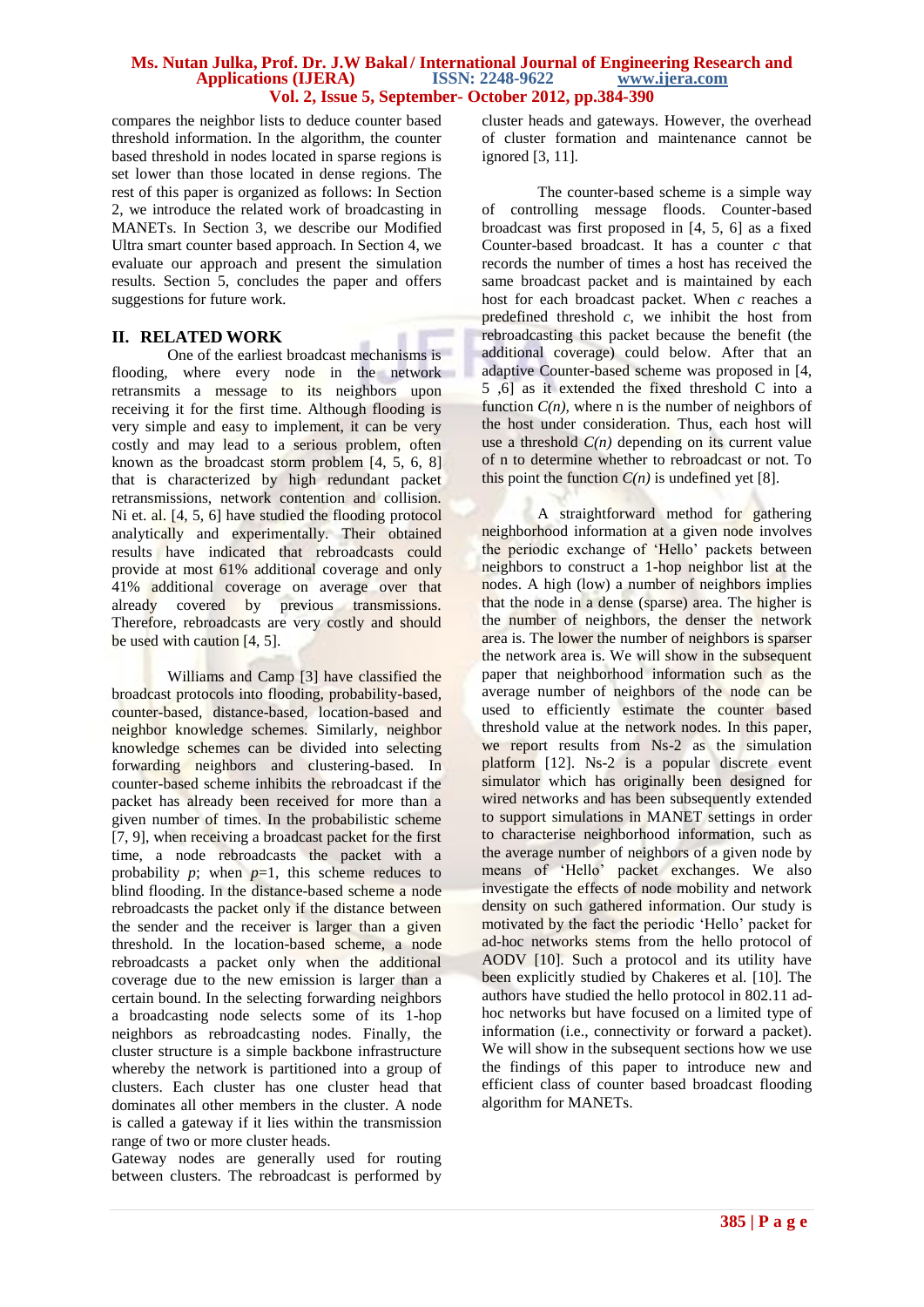# **III. MODIFIED ULTRA SMART COUNTER BASED BROADCAST ALGORITHM [MUSCBA]**

The counter based scheme [4, 5, 6, 8] is one of the alternative approaches to simple flooding that aims to reduce redundancy through rebroadcast timing control in an attempt to alleviate the broadcast storm problem. In this scheme, when receiving a broadcast message for the first time it has a counter *c* that records the number of times a host has received the same broadcast packet and is maintained by each host for each broadcast packet. When  $c$  reaches a predefined threshold  $c$ , we inhibit the host from rebroadcasting this packet.

In dense networks, multiple nodes share similar transmission range. Therefore, these thresholds control the frequency of rebroadcasts and thus might save network resources without affecting delivery ratios. Note that in sparse networks there is much less shared coverage; thus some nodes will not receive all the broadcast packets unless the threshold parameter is low. So if the threshold c is set to a far smaller value, Reachability will be poor. On the other hand, if *c* is set far large, many redundant rebroadcasts will be generated.The need for dynamic adjustment, thus, rises.

 The counter based threshold value should be set low at the hosts in sparser areas and high at the hosts in denser areas. Our simple method for density estimation requires mobile hosts to periodically exchange HELLO messages between neighbours to construct a 1-hop neighbour list at each host. A high a number of neighbours implies that the hosts in denser areas, a low number of neighbors imply that the host is in sparser areas. We increase the counter based threshold value if the value of the number of neighbours is too high (or similarly if the current node is located in a dense neighbourhood), which indirectly causes the threshold value at neighbouring hosts to be decremented. Similarly, we decrease the counter based threshold value if the value of number of neighbours is too low.

 The Modified Ultra Smart counter-Based broadcast algorithm is based on a counter *c* that is used to keep track of the number of times the broadcast packet is received. A counter threshold is decided based on neighboring information. That is a sparse network has a different threshold than a medium or dense network, we call them c1, c 2, c3 ,c4, and c5 respectively. Whenever *c* is greater than or equal to the threshold, the rebroadcast is inhibited. The algorithm works as follows

 On hearing a broadcast packet *m* at node *X*, the node rebroadcasts the packet according to a low counter based threshold value, say c1 , if the packet is received for the first time, and the number of neighbours of node *X* is less than the minimum numbers of neighbours, *n*1 . Alternatively, if the number of neighbours of the node *X* is greater or equal the minimum number of neighbours, *n*1 , and the number of neighbours less than or equal the numbers of neighbours, *n*2 , *X* has a sparse medium degree and the counter based threshold value is set at  $c$ 2 such that c1 <c 2. If the number of neighbours of the node  $X$  is greater or equal the neighbours,  $n2$ , and the number of neighbours less than or equal the numbers of neighbours,  $n3$ , *X* has a medium degree and the counter based threshold value is set at *c*3.

If the number of neighbours of the node *X* is greater or equal the neighbours, *n*3 , and the number of neighbours less than or equal the numbers of neighbours, *n*4 , *X* has a medium dense degree and the counter based threshold value is set at *c*4. Otherwise, if the number of neighbours of the node *X* is greater than maximum number of neighbours,  $n<sup>4</sup>$ , then the counter based threshold value is set high, c5, where c1  $\langle c \rangle$  2 $c \langle c \rangle$  3 $\langle c \rangle$  4 $\langle c \rangle$ . A brief outline of the new algorithm is presented below

- **1. On hearing a broadcast packet m at node X**
- **2. Get the Broadcast ID from the packet;**
	- **n1 = 20 % number of neighbours**
	- **n2 = 40 % number of neighbours**
	- **n3 = 60 % number of neighbours**
	- **n4 = 80 % number of neighbours;**
- **3. Get degree n of node X (number of neighbors of node X);**
- **4. If n ≤n1 then**

**4.1 Sparse network 4.2 Node X has a low degree: the low threshold value (threshold = c1 );**

**5.** Else If  $n > n1$  and  $n \le n2$  then

**5.1 Medium Sparse network 5.2 Node X has a Sparse medium degree: the Sparse medium threshold value (threshold = c2 );**

**6. Else If n** >  $n^2$  and  $n \le n^3$  then

**6.1 Medium network 6.2 Node X has a medium degree: the medium threshold value (threshold = c3 );**

**7. Else If**  $n > n3$  **and**  $n \leq n4$  **then** 

**7.1 Medium Dense network 7.2 Node X has a Medium high degree: the high threshold value (threshold = c4 );**

**8. Else If n > n4 then**

**8.1 Dense network**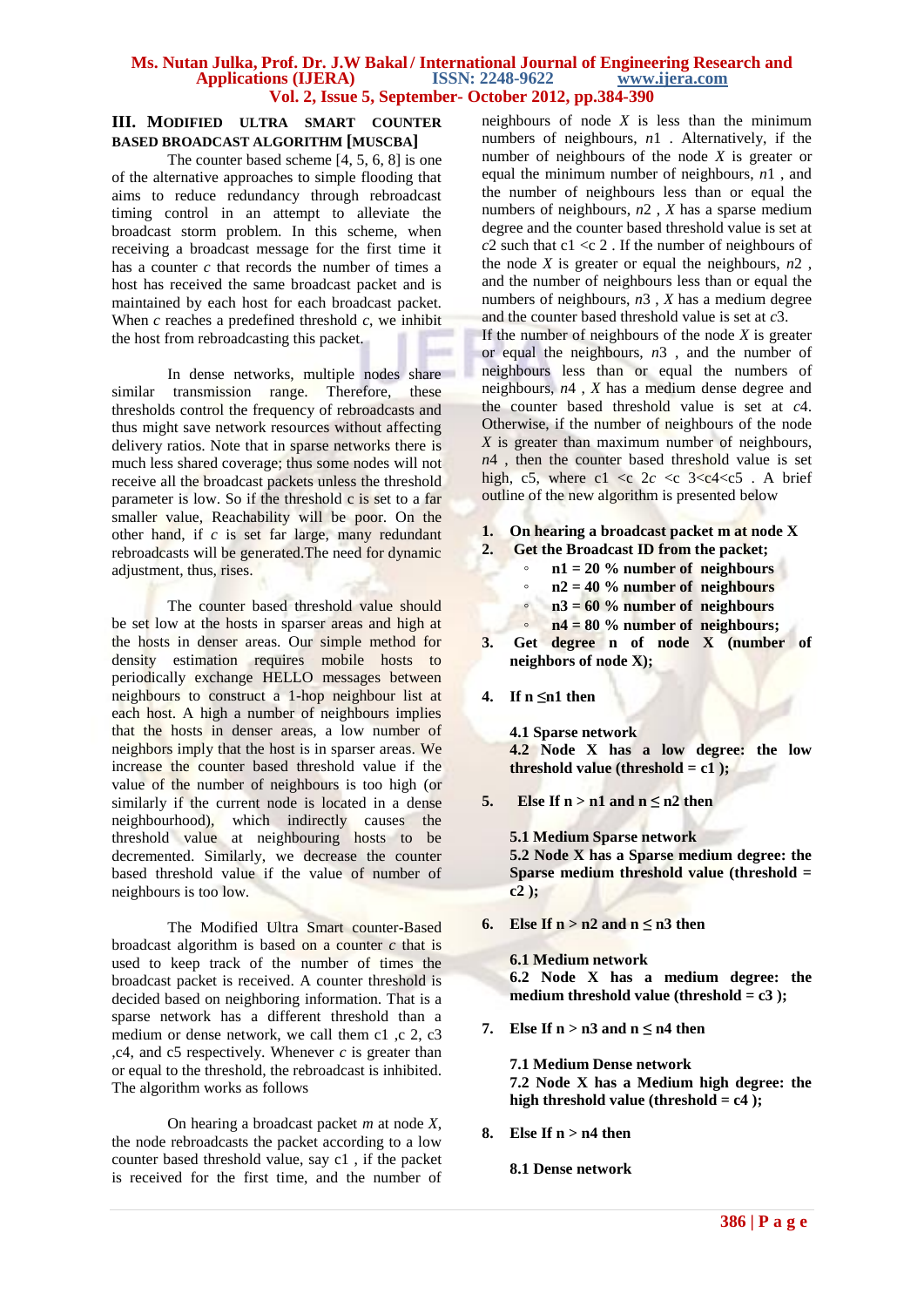### **Ms. Nutan Julka, Prof. Dr. J.W Bakal / International Journal of Engineering Research and <br>Applications (IJERA)** ISSN: 2248-9622 www.ijera.com Applications **(IJERA) Vol. 2, Issue 5, September- October 2012, pp.384-390**

**8.2 Node X has a high degree: the high threshold value (threshold = c5);**

- **9. End if**
- **10. counter = 1**
- **11. The Packet is Broadcasted**
- **12. Increment c**
- **13. If (c < threshold) 13.1 Goto step 11**
- **14. Else 14.1 exit algorithm**
- **15. End if End**

## **Fig. 1: Modified Ultra Smart counter-Based broadcast algorithm [MUSCBA]**

We will show in the subsequent sections that neighbourhood information such as the minimum and maximum number of neighbours of the node can be used to efficiently estimate the counter based threshold values at the network nodes. In this paper, we report results from ns-2 [4] simulations in order to characterise neighbourhood information, such as the minimum and maximum number of neighbours of a given node by means of 'Hello' packet exchanges. We also investigate the effects of node mobility and network density on such gathered information.

# **IV. PERFORMANCE EVALUATION**

We have used ns-2 as the simulation platform [4]. Ns-2 is a popular discrete-event simulator which has originally been designed for wired networks and has been subsequently extended to support simulations in MANET settings. The density of the nodes is sufficient to maintain good network connectivity levels, with each node engaging in communication transmitting within 250 meter radius and having bandwidth of 2Mbps. The parameters used in the following simulation experiments are listed in Table 1. The MAC layer scheme follows the IEEE 802.11 MAC specification. We have used the broadcast mode with no RTS/CTS/ACK mechanisms for all packet transmissions, including Hello, DATA and ACK packets. The interface queue length has been selected because it has been used in many previous similar studies [5, 6]. Moreover, this has been found to reduce the number of drop packets at the link layer protocol due to increased packet collisions. The movement pattern of each node follows the random way-point model. Each node moves to a randomly selected destination with a constant speed between 0 and the maximum speed. When it reaches the destination, it stays there for a random period and starts moving to a new destination. We have varied the network density (i.e., the number of nodes on a given terrain size) and have measured the

minimum and maximum number of neighbours over the whole nodes in the network. For each configuration, we have gathered statistics for 30 arbitrary topologies where nodes are initially placed randomly over the terrain. The results represent the average over the 30 different topologies in order to achieve a 95% confidence interval in the collected statistics. For a given number of nodes, three terrain sizes have been considered:  $600m \times 600m$ ,  $800m \times$ 800m and 1000m ×1000m.

| Table 1. Summary of the parameters used in the |  |  |
|------------------------------------------------|--|--|
| simulation experiments.                        |  |  |

| <b>Parameter</b>                      | <b>Value</b>                                                                 |
|---------------------------------------|------------------------------------------------------------------------------|
| Transmitter range                     | 250 meters                                                                   |
| Bandwidth                             | 2Mbps                                                                        |
| IFQ Type Queue<br>/DropTail /PriQueue | 50 packets                                                                   |
| Simulation time                       | 900 seconds                                                                  |
| Pause time                            | 0 seconds (continuous<br>mobility)                                           |
| 'Hello' packet size                   | 12 bytes                                                                     |
| Topology size                         | $600m \times 600m$ , 800m<br>$\times$ 800m and 1000m<br>$\times1000\text{m}$ |
| Number of nodes                       | 25, 50, 75, 100, 125                                                         |
| Maximum speed                         | 2 and 20 $\text{m/s}$                                                        |
|                                       |                                                                              |

Figures 2 and 3 depict the minimum and maximum number of neighbours after averaging over the whole network nodes when the nodes move at the max. speed of 2m/s. Various network densities resulting from a combination of different network sizes (from 25 to 125 nodes) and terrain sizes (600m×600m, 800m×800m, and 1000m×1000m) have been examined. A summary of the minimum and maximum number of neighbours is listed in Table 2. Also a summary of confidence intervals, margin errors for the minimum and maximum number of neighbours of a given node (averaged over the whole network) is shown in Table 3. The results show that as expected the denser the network is, the higher the maximum number of neighbours is at a given node. On the other hand, the sparser the network is, the lower is the minimum number of neighbours at a given node. As the network size increases so does the minimum and maximum number of neighbours. For example, in a terrain size of  $1000m \times 1000m$  when the network size is 50 nodes, a typical node has the minimum number of neighbours equals to 6, the maximum number of neighbour to 24. When the network size is doubled to 100 nodes, a typical node has the minimum number of neighbours equals to 6, the maximum number of neighbour to 47. Figures 4 and 5 provides further results on the minimum and maximum number of neighbours (averaged over the whole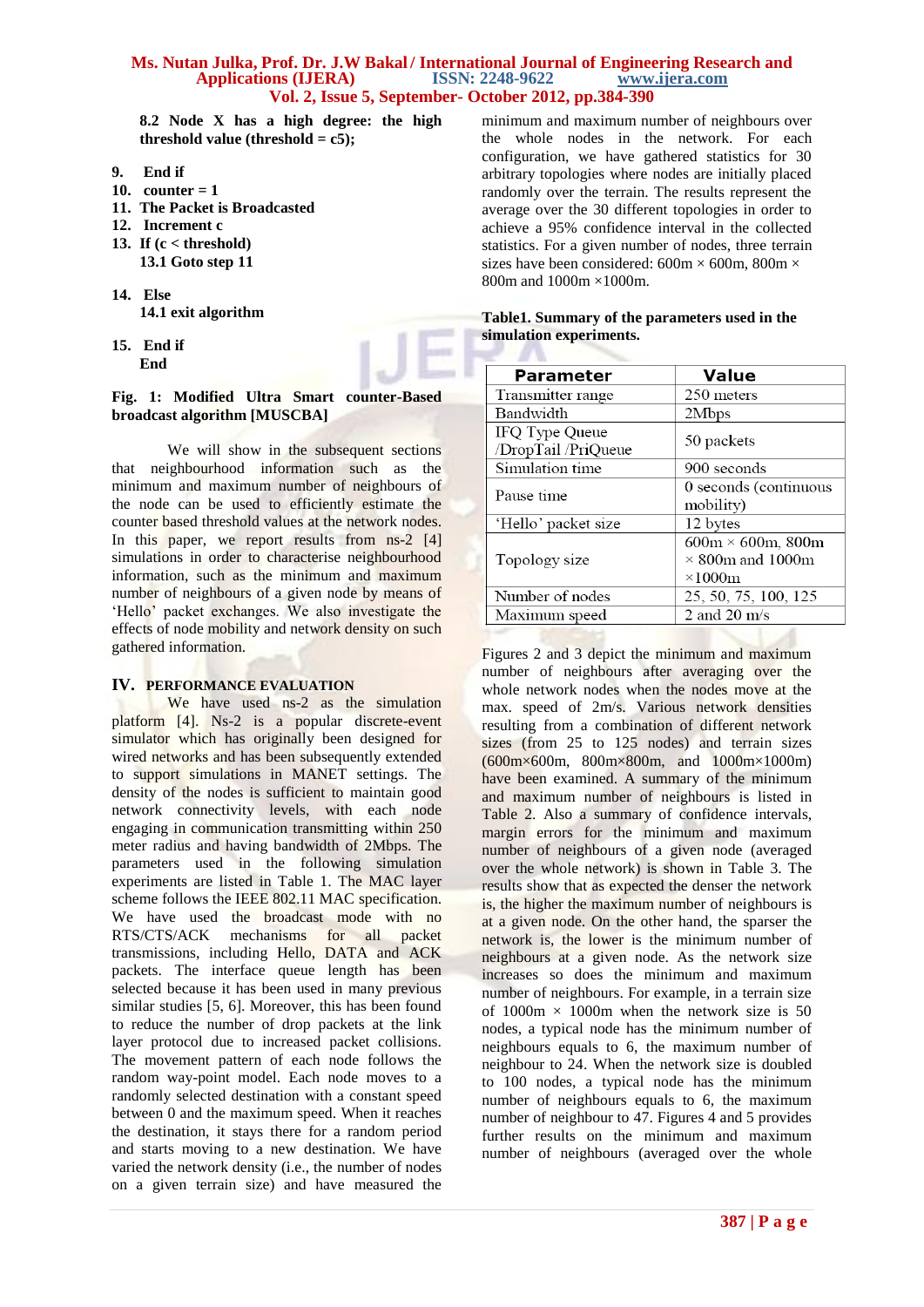network) after repeating the above simulation experiments where the node speed is set at 20 m/s.



**Fig. 2. Minimum numbers of neighbours vs. network size with a node speed of 2 m/s.**



**Fig. 3. Maximum number of neighbours vs. network size with a node speed of 2 m/s.**

|  | Table 2. Summary of the minimum and        |  |  |
|--|--------------------------------------------|--|--|
|  | maximum number of neighbours of given node |  |  |

| Number of Nodes | Average Minimum of neighbours<br>(average +- std) | Average Maximum of neighbours<br>(average +- std) |
|-----------------|---------------------------------------------------|---------------------------------------------------|
| 25              | $1 + 0.50$                                        | $10 + 0.3$                                        |
| 50              | $5 + 0.50$                                        | $21 + 0.3$                                        |
| 75              | $3 + 0.5$                                         | $34 + 0.5$                                        |
| 100             | $6 + -0.5$                                        | $45 + 0.2$                                        |
| 125             | $22 + 0.3$                                        | $60 + 0.3$                                        |

**Table 3. Summary of confidence intervals and margin of errors of minimum number of neighbors of given node** 

| Number of Nodes | 95% confidence interval for<br>Minimum no of neighbors | Relative errors |
|-----------------|--------------------------------------------------------|-----------------|
|                 |                                                        |                 |
| 25              | 2.20-3.10                                              | 0.5             |
| 50              | 4.20-5.20                                              | 0.3             |
| 75              | 2.40-5.30                                              | 0.4             |
| 100             | 6.20-7.40                                              | 0.5             |
| 125             | 8.10-9.20                                              | n٩              |
|                 |                                                        |                 |

**Table 4 Summary of confidence intervals and margin of errors of maxmum number of neighbors of given node** 

| Number of Nodes | 95% confidence interval for<br>Maxmum no of neighbors | Relative errors |
|-----------------|-------------------------------------------------------|-----------------|
| 25              | 9.20-10.10                                            | 0.2             |
| 50              | 18.20-20.20                                           | 0.3             |
| 75              | 32.40-34.30                                           | 0.2             |
| 100             | 44.20-43.40                                           | 0.5             |
| 125             | 60.10-62.20                                           | 0.3             |



**Fig. 4. Minimum numbers of neighbours vs. network size with a node speed of 20 m/s**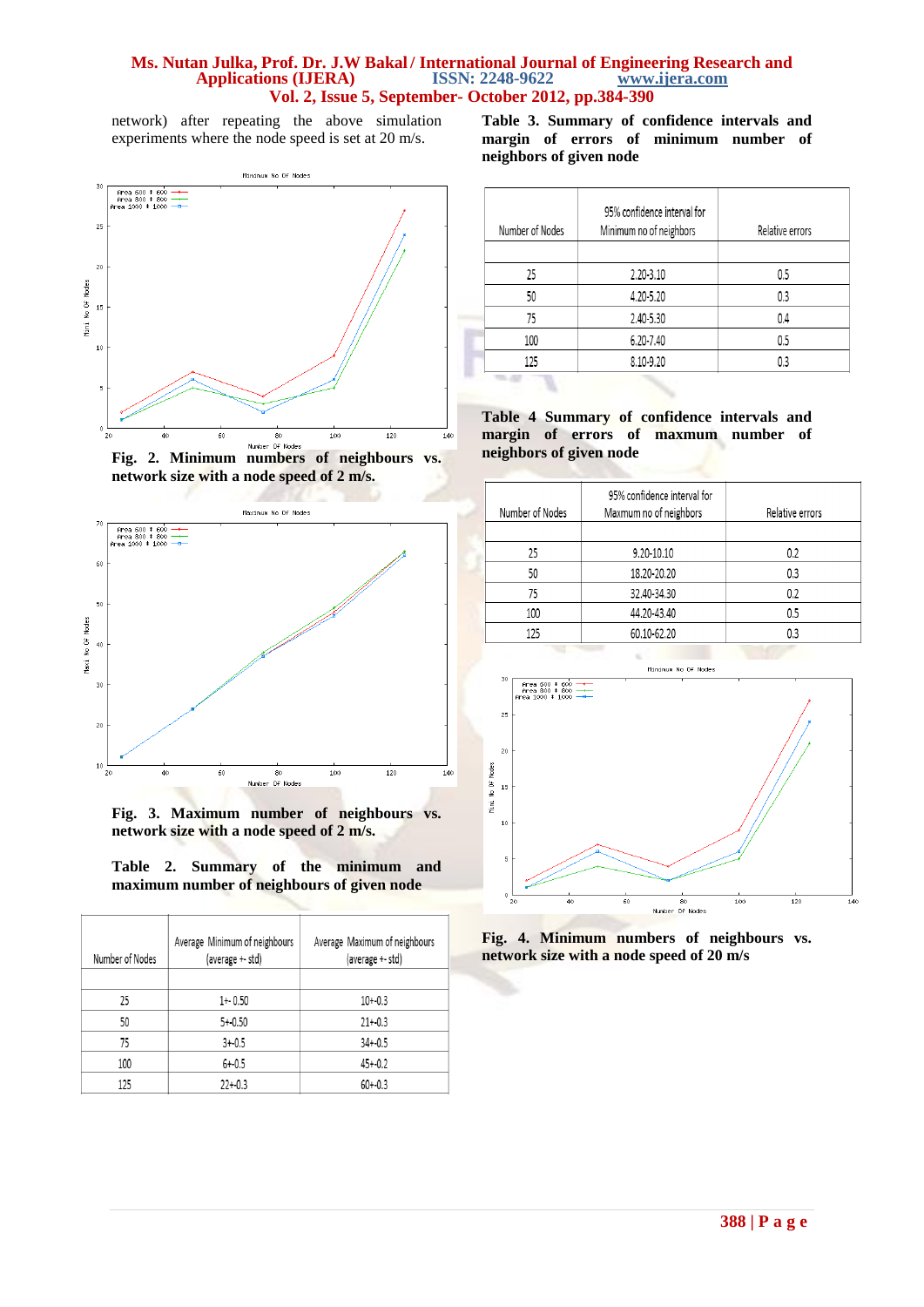

**Figure 5. Maximum number of neighbours vs. network size with a node speed of 20 m/s.**

 The performance of broadcast protocols can be measured by a variety of metrics [1 ,5, 6] A commonly used metric is the number of message retransmissions with respect to the number of nodes in the network [6]. In this work, we use *rebroadcast savings*, which is a complementary measure and is precisely defined below. The next important metric is *reachability*, which is defined in terms of the ratio of nodes that received the broadcast message out of all the nodes in the network. The formal definitions of these two metrics are given as follows [4, 6].

**Saved ReBroadcasts (SRB)**: Let *r* be the number of nodes that received the broadcast message and let and *t* be the number of nodes that actually transmitted the message. The saved rebroadcast is then defined by  $(r - t)/r$ .

**Reachability (RE)**: is the percentage of nodes that received the broadcast message to the total number of nodes in the network. For useful information, the total number of nodes should include those nodes that are part of a connected component in the network. For disconnected networks this measure should be applied to each of the components separately.

 We have compared the saved broadcast (SRB) in Ultra Smart counter-Based[15] and our algorithm Modified Ultra Smart counter Based. Fig. 6 shows our algorithm can significantly reduce the number of saved rebroadcast.

Fig. 7 shows the saved rebroadcast (SRB) of the fixed counter-Based, Ultra smart counter based and our Algorithm Modified Ultra Smart counter- Based. The SRB of our algorithm Modified Ultra Smart counter Based is 45% in low-density networks and significantly high in high-density network. Finally, we can see that our algorithm performs the best in various network densities.



**Fig. 6: The SRB vs. the rebroadcast counter based with node speed 10m/s.**



**Fig. 7: SRB of three broadcast schemes against network density with node speed 10m/s.**



**Fig. 8: RE of three broadcast schemes against network density with node speed 10m/s**

Fig. 8 shows that reachability increases when network density increases, regardless of what kind of the algorithms is used. The flooding algorithm has the best performance in reachability, reaching nearly